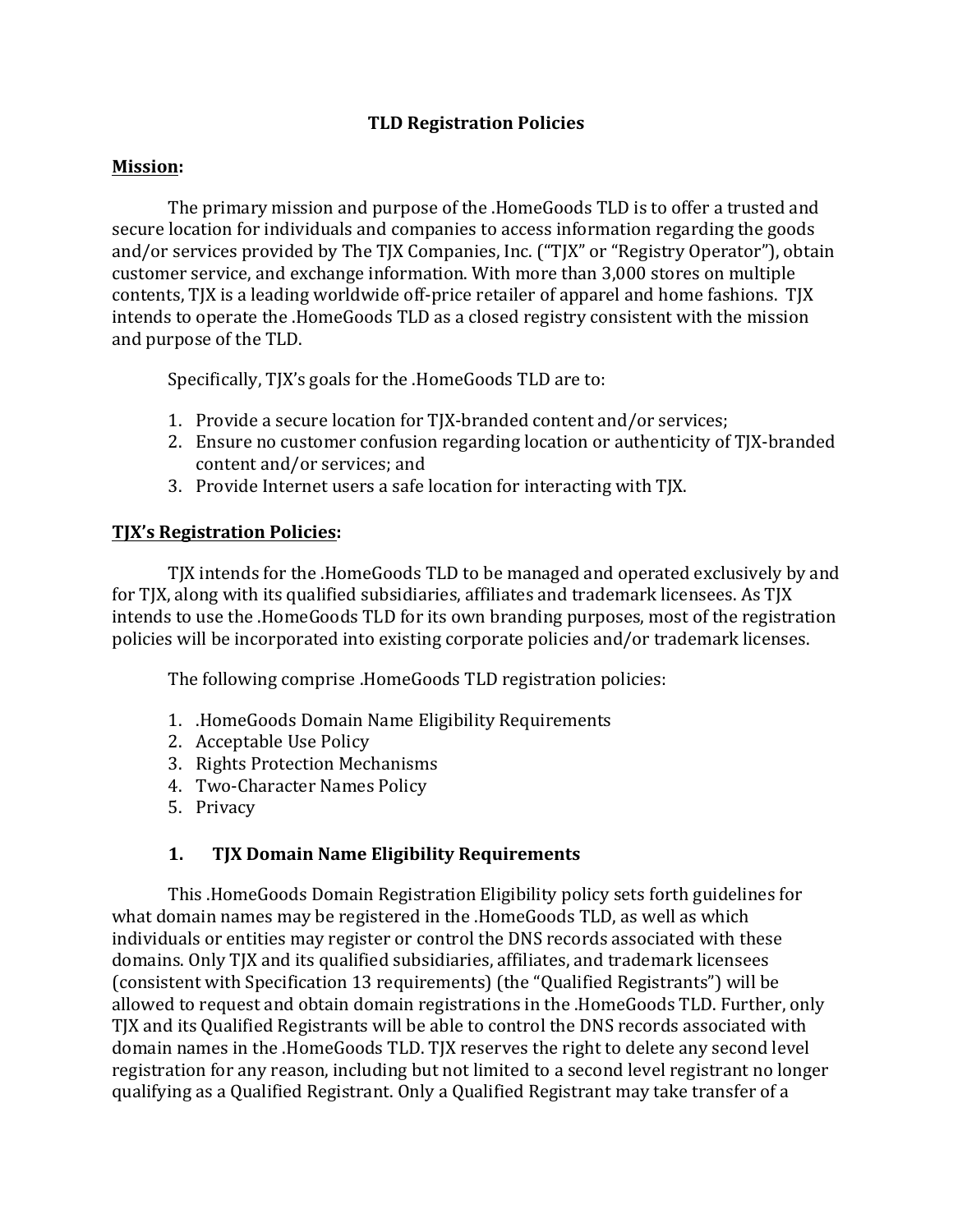domain name in the .HomeGoods TLD. Should a registrant of a domain name in the .HomeGoods TLD cease to be a Qualified Registrant, Registry Operator (as defined herein) will revoke the domain name registration or will transfer the domain name to another Qualified Registrant that Registry Operator selects, at its sole discretion.

TJX reserves the right to modify its Domain Name Eligibility Requirements in its sole discretion, in accordance with ICANN regulation, and without prior notice, as well as the internal procedures established for requesting, approving, and registering names in the .HomeGoods TLD. 

# **2.** Acceptable Use Policy

This Acceptable Use Policy sets forth the criteria and procedures by which TJX can lock, cancel, suspend, transfer or take ownership of a domain name in the .HomeGoods TLD, either temporarily or permanently. The Acceptable Use policy may be invoked if a domain name in the .HomeGoods TLD is being used in a manner that appears to threaten the stability, integrity or security of the .HomeGoods TLD or in a fashion that may put the safety and security of a .HomeGoods TLD registrant or user at risk or otherwise violates a TJX policy or procedure. The process also allows the Registry Operator to take preventive measures to avoid criminal or security threats.

The Acceptable Use Policy may be triggered through a variety of channels, including, among others, private complaint, public alert, government or law enforcement agency outreach, or on-going monitoring the Registry Operator or its partners. In all cases, Registry Operator or its designees will alert the sponsoring registrar(s) about any identified threats.

The following are some (but not all) activities that may trigger rapid domain takedown: 

- Phishing: the attempt by a third party to acquire personally identifiable information by masquerading as a TJX website.
- Pharming: the redirection of Internet users to websites other than those the user intends to visit, usually through unauthorized changes to the Hosts file on a victim's computer or DNS records in DNS servers.
- Dissemination of Malware: the intentional creation and distribution of "malicious" software designed to infiltrate a computer system without the owner's consent, including, without limitation, computer viruses, worms, key loggers, and Trojans.
- Fast Flux Hosting: a technique used to shelter Phishing, Pharming and Malware sites and networks from detection and to frustrate methods employed to defend against such practices, whereby the IP address associated with fraudulent websites are changed rapidly so as to make the true location of the sites difficult to find.
- Botnetting: the development and use of a command, agent, motor, service, or software which is implemented:  $(1)$  to remotely control the computer or computer system of an Internet user without their knowledge or consent, (2) to generate direct denial of service ("DDOS") attacks.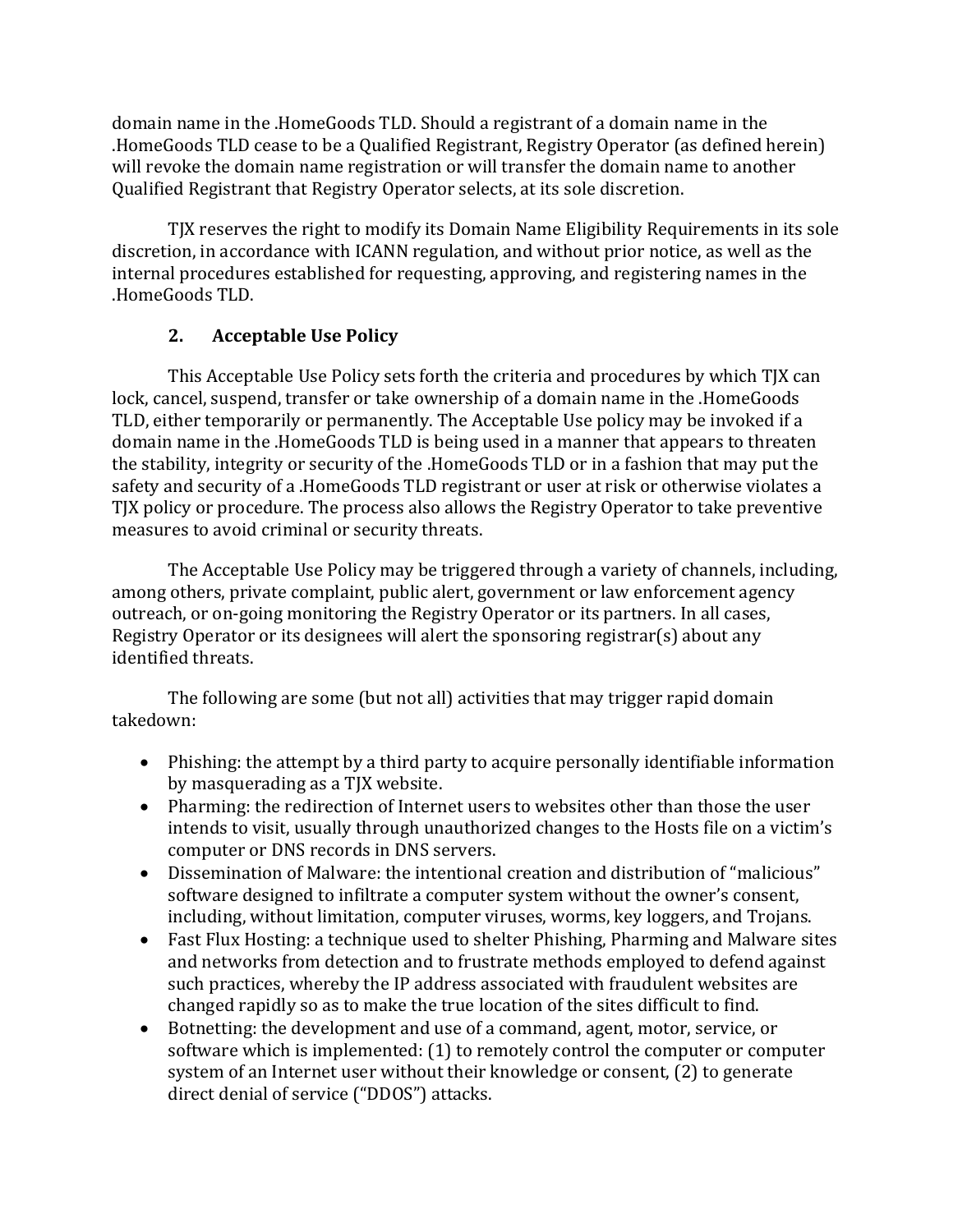- Malicious Hacking: the attempt to gain unauthorized access (or exceed the level of authorized access) to a computer, information system, user account or profile, database, or security system.
- Child Pornography: the storage, publication, display and/or dissemination of pornographic materials depicting individuals under the age of majority in the relevant jurisdiction.

Registry Operator reserves the right, in its sole discretion, to take any administrative and operational actions necessary, including, but not limited to, the use of computer forensics and information security technological services in order to implement the Acceptable Use Policy. In addition, Registry Operator reserves the right to deny, cancel, suspend, transfer, or otherwise alter any registration or transaction, or to place any domain  $name(s)$  on registry lock, hold or similar status, that it deems necessary, in its discretion  $(1)$ to protect the integrity and stability of the registry;  $(2)$  to comply with any applicable laws, government rules or requirements, requests of law enforcement, or any dispute resolution process; (3) to avoid any liability, civil or criminal, on the part of Registry Operator as well as its affiliates, subsidiaries, officers, directors, and employees; (4) to enforce the terms of the registration agreement or  $(5)$  to correct mistakes made by Registry Operator or any Registrar in connection with a domain name registration. TJX also reserves the right to place upon registry lock, hold or similar status a domain name during resolution of a dispute or court proceeding or to enforce the .HomeGoods TLD Domain Name Eligibility Requirements.

Registry Operator reserves the right to modify this Acceptable Use Policy without prior notice and in its sole discretion as allowed by ICANN policy and regulation.

### **3. Rights Protection Mechanisms**

TJX is committed to following all mandatory ICANN rights protection mechanisms aimed at protecting third party intellectual property rights within the .HomeGoods TLD. TJX plans to operate and maintain the .HomeGoods space as an extension of its current branding activities and to limit the registration and control of DNS records associated with .HomeGoods domain names to TJX and its Qualified Registrants; therefore, it is highly unlikely that names under .HomeGoods would infringe upon the intellectual property rights of third parties.

Nevertheless, TJX plans to implement all Rights Protection Mechanisms ("RPMs") as required by ICANN, including:

- Implementation of the Trademark Claims Process
- Implementation of the Uniform Dispute Resolution Policy ("UDRP")
- Implementation of the Uniform Rapid Suspension ("URS") mechanism

### **4. Two-Character Names Policy**

Pursuant to the polices outlined above, Registry Operator and its Qualified